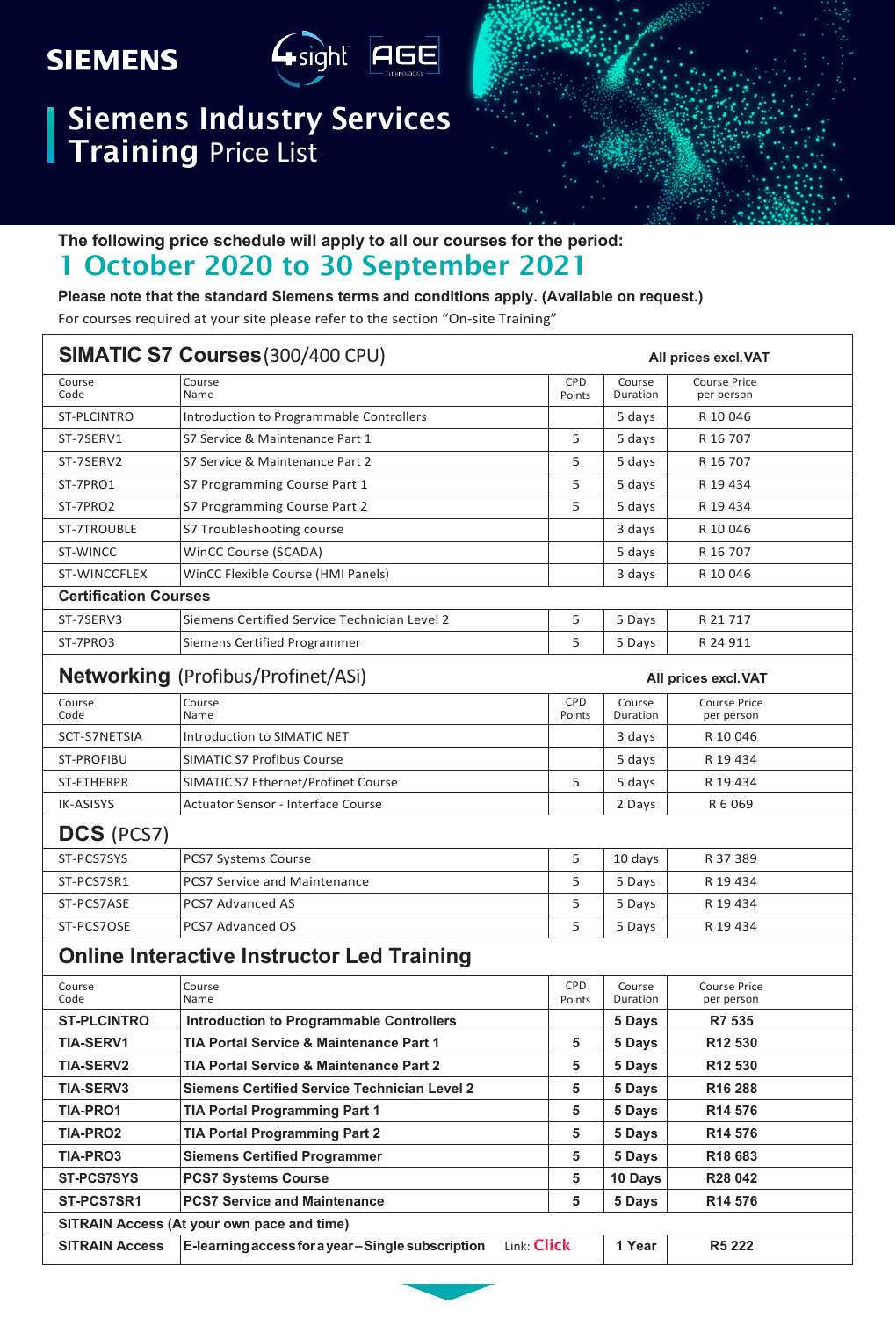# **Internationally Certified** *RRORD* and *RROPD* Training



| <b>PROFIBUS</b> |                                                         |                      |                    |                                   |  |
|-----------------|---------------------------------------------------------|----------------------|--------------------|-----------------------------------|--|
| Course<br>Code  | Course<br>Name                                          | <b>CPD</b><br>Points | Course<br>Duration | <b>Course Price</b><br>per person |  |
| <b>CPI-INS</b>  | <b>CERTIFIED Installer Course</b>                       | 1,5                  | $1.5$ days         | R 6 474                           |  |
| <b>CPI-INT</b>  | <b>CERTIFIED Installer with Trouble shooting Course</b> | 2                    | 2 days             | R 7 768                           |  |
| CPI-ENG         | <b>CERTIFIED Engineers Course*</b>                      | 4                    | 4 days             | R 21 068                          |  |
| <b>CPI-INE</b>  | <b>CERTIFIED Installer with Engineers Course</b>        | 5                    | 5 days             | R 25 776                          |  |
|                 | * Must have done the Installer Course                   |                      |                    |                                   |  |
| <b>PROFINET</b> |                                                         |                      |                    |                                   |  |
| Course<br>Code  | Course<br>Name                                          | <b>CPD</b><br>Points | Course<br>Duration | <b>Course Price</b><br>per person |  |
| CPN-INS         | <b>CERTIFIED Installer Course</b>                       | 1,5                  | $1.5$ days         | R 6 474                           |  |
| CPN-ENG         | <b>CERTIFIED Engineers Course</b>                       | 3                    | 3 days             | R 12 983                          |  |
|                 | <b>TIA Portal (1200/1500 CPU)</b>                       |                      |                    | All prices excl. VAT              |  |

| Course<br>Code   | Course<br>Name                                  | <b>CPD</b><br>Points | Course<br>Duration | <b>Course Price</b><br>per person |
|------------------|-------------------------------------------------|----------------------|--------------------|-----------------------------------|
| <b>TIA-SYSUP</b> | TIA Portal System Upgrade (STEP7 to TIA Portal) |                      | 5 days             | R 16 707                          |
| <b>TIA-MICRO</b> | S7-1200 Systems Course                          | 3                    | 5 days             | R 16 707                          |
| TIA-SERV1        | TIA Portal Service & Maintenance Part 1         | 5                    | 5 days             | R 16 707                          |
| TIA-SERV2        | TIA Portal Service & Maintenance Part 2         | 5                    | 5 days             | R 16 707                          |
| TIA-PRO1         | TIA Portal Programming Part 1                   | 5                    | 5 days             | R 19 434                          |
| TIA-PRO2         | TIA Portal Programming Part 2                   | 5                    | 5 days             | R 19 434                          |
| TIA-TRB          | TIA Trouble Shooting and Diagnostics            |                      | 3 days             | R 10 046                          |
| TIA-WCCM         | TIA Portal WinCC HMI (Operator Panels)          | 3                    | 3 days             | R 10 046                          |
| TIA-WCCS         | WinCC for TIA Portal (SCADA)                    | 5                    | 5 days             | R 16 707                          |
| TIA-PN           | TIA Portal Profinet Networking                  | 4                    | 4 days             | R 12 153                          |
| TIA-UWCCM        | WinCC Unified & Unified Comfort Panels          |                      | 3 days             | R 10 046                          |
| TIA-UWCCPC       | WinCC Unified Advanced Course                   |                      | 2 days             | R 7 7 6 7                         |

#### **TIA Portal CertificationCourses All prices excl. VAT**

| TIAT UTURI UEHINGUUN UUU SES |                                              | AII DIICES EXCI. VAT |                    |                                   |  |
|------------------------------|----------------------------------------------|----------------------|--------------------|-----------------------------------|--|
| Course<br>Code               | Course<br>Name                               | <b>CPD</b><br>Points | Course<br>Duration | <b>Course Price</b><br>per person |  |
| TIA-SERV3                    | Siemens Certified Service Technician Level 2 |                      | 5 davs             | R 21 717                          |  |
| TIA-PRO3                     | Siemens Certified Programmer                 |                      | 5 davs             | R 24 911                          |  |

# **Engineered Drives and Switchgear Courses All prices excl. VAT**

| Course<br>Code                                           | Course<br>Name                                                   | CPD<br>Points | Course<br>Duration | <b>Course Price</b><br>per person |  |
|----------------------------------------------------------|------------------------------------------------------------------|---------------|--------------------|-----------------------------------|--|
| <b>Beginners Course</b>                                  |                                                                  |               |                    |                                   |  |
| DR-DRV-FUN                                               | <b>Fundamentals of AC Drives - INCLUSIVE OF Micro Master 440</b> | 5             | 5 days             | R 10 046                          |  |
| <b>DC Drives</b>                                         |                                                                  |               |                    |                                   |  |
| DR-DC70-1H                                               | SIMOREG DC- Master 6RA70 - Start-up and Service                  |               | 5 days             | R 19 434                          |  |
| DR-DCM-PMG                                               | SINAMICS DCM - Start-up and Service                              | 5             | 5 days             | R 19 434                          |  |
| <b>SIMOVERTS (AC Master Drives)</b>                      |                                                                  |               |                    |                                   |  |
| DR-MD-1H                                                 | MASTER DRIVE 6SE70 - Start-up and Service                        |               | 5 days             | R 19 434                          |  |
| AC83                                                     | MASTER DRIVE 6SE70 - Advanced Diagnostics and Repair             |               | 2 days             | R 7 7 6 7                         |  |
| <b>SINAMICS for General Application (G Drives)</b>       |                                                                  |               |                    |                                   |  |
| DR-G12-PM                                                | G120 Wiring, Commissioning, Service and Diagnostics              | 3             | 5 days             | R 16 707                          |  |
| DR-G15-DG                                                | SINAMICS G150 / G130 / S150 - Diagnostics and Service            | 5             | 5 days             | R 19 434                          |  |
| <b>DR-G150-PR</b>                                        | SINAMICS G150 / G130 / S150 - Advanced course (DR-G15-PR)        |               | 2 days             | R 7 7 6 7                         |  |
| <b>SINAMICS for Sophisticated Application (S Drives)</b> |                                                                  |               |                    |                                   |  |
| DR-S12-PM                                                | SINAMICS S120 (with Servo Motor) - Diagnostics and Service       | 5             | 5 days             | R 19 434                          |  |